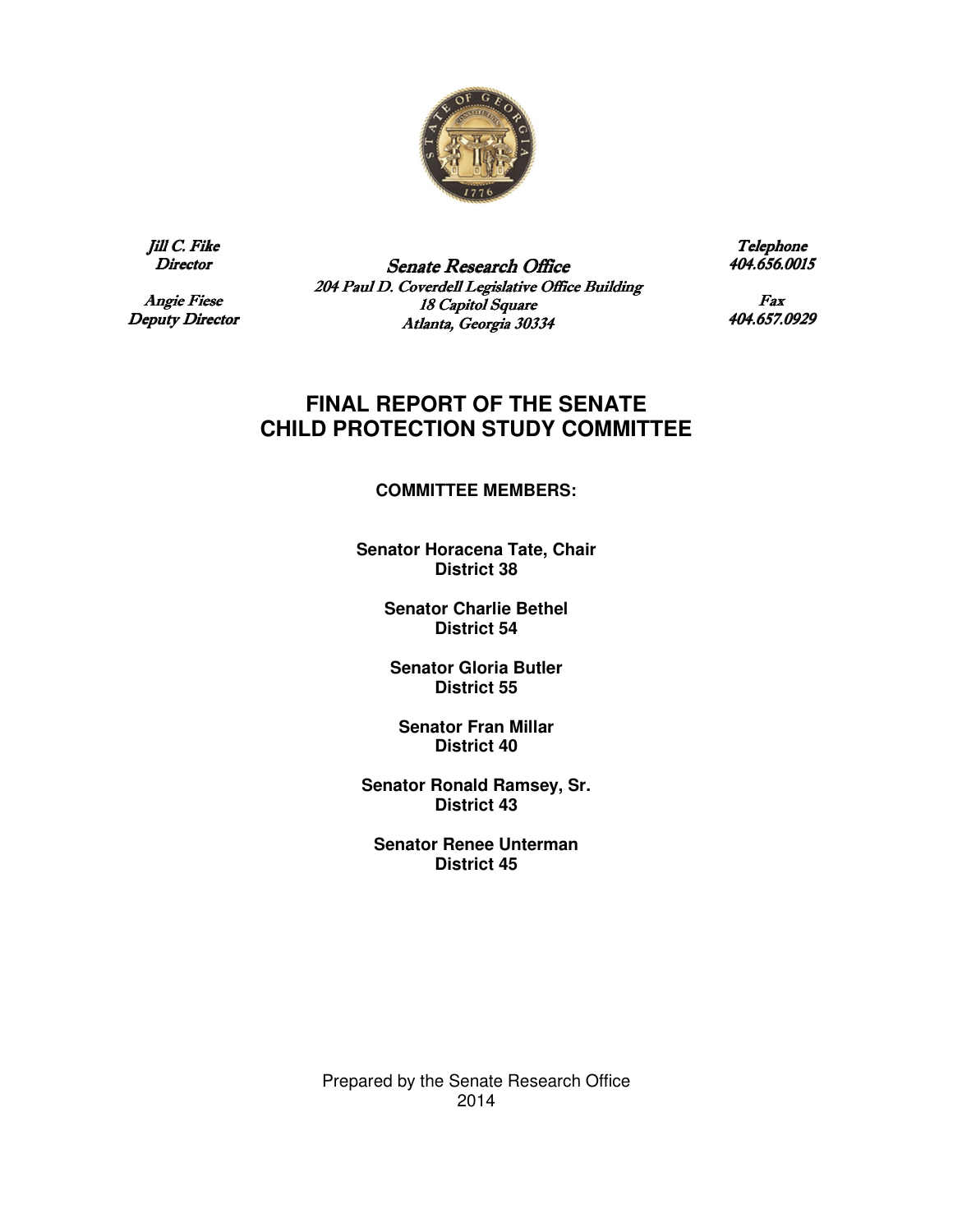# **TABLE OF CONTENTS**

### **INTRODUCTION**

The Senate Child Protection Study Committee (the "Committee") was created by Senate Resolution 973 during the 2014 Legislative Session. The Committee was charged with undertaking a study of the conditions, needs, issues, and problems related to the safety and welfare of Georgia's children.

Senator Horacena Tate of the  $38<sup>th</sup>$  chaired the Committee. Senator Charlie Bethel of the  $54<sup>th</sup>$ , Senator Gloria Butler of the 55<sup>th</sup>, Senator Fran Millar of the 40<sup>th</sup>, Senator Ronald Ramsey of the  $43<sup>rd</sup>$ , and Senator Renee Unterman of the  $45<sup>th</sup>$  served as Committee members. The Committee met publicly three times at the State Capitol in Atlanta. Committee hearings were held on July 29, 2014, August 19, 2014, and September 22, 2014.

The Committee hosted Georgia Division of Family and Children Services ("DFCS") then-Interim Director Bobby Cagle and Office of the Child Advocate ("OCA") Director Ashley Wilcox during its first meeting. Both Cagle and Wilcox provided information about current guidelines and processes related to child welfare. The second Committee meeting focused on child protective services workforce education, training, compensation, and retention. The Georgia Chapter of the National Association of Social Workers (NASWGA) and the Child Protective Services (CPS) Advisory Committee submitted testimony during this meeting.

During the third Committee meeting, two juvenile court judges spoke to the Committee about judicial oversight of the child welfare system. The Honorable Bradley J. Boyd, Chief Juvenile Court Judge of the Atlanta Circuit, and the Honorable Gerald Bruce, Juvenile Court Judge of the Enotah Circuit, explained how cases reach juvenile court and the role the courts play in dependency cases. Additionally, Leslie Roberts spoke to the Committee about her experience and observations as a foster parent in Fulton County.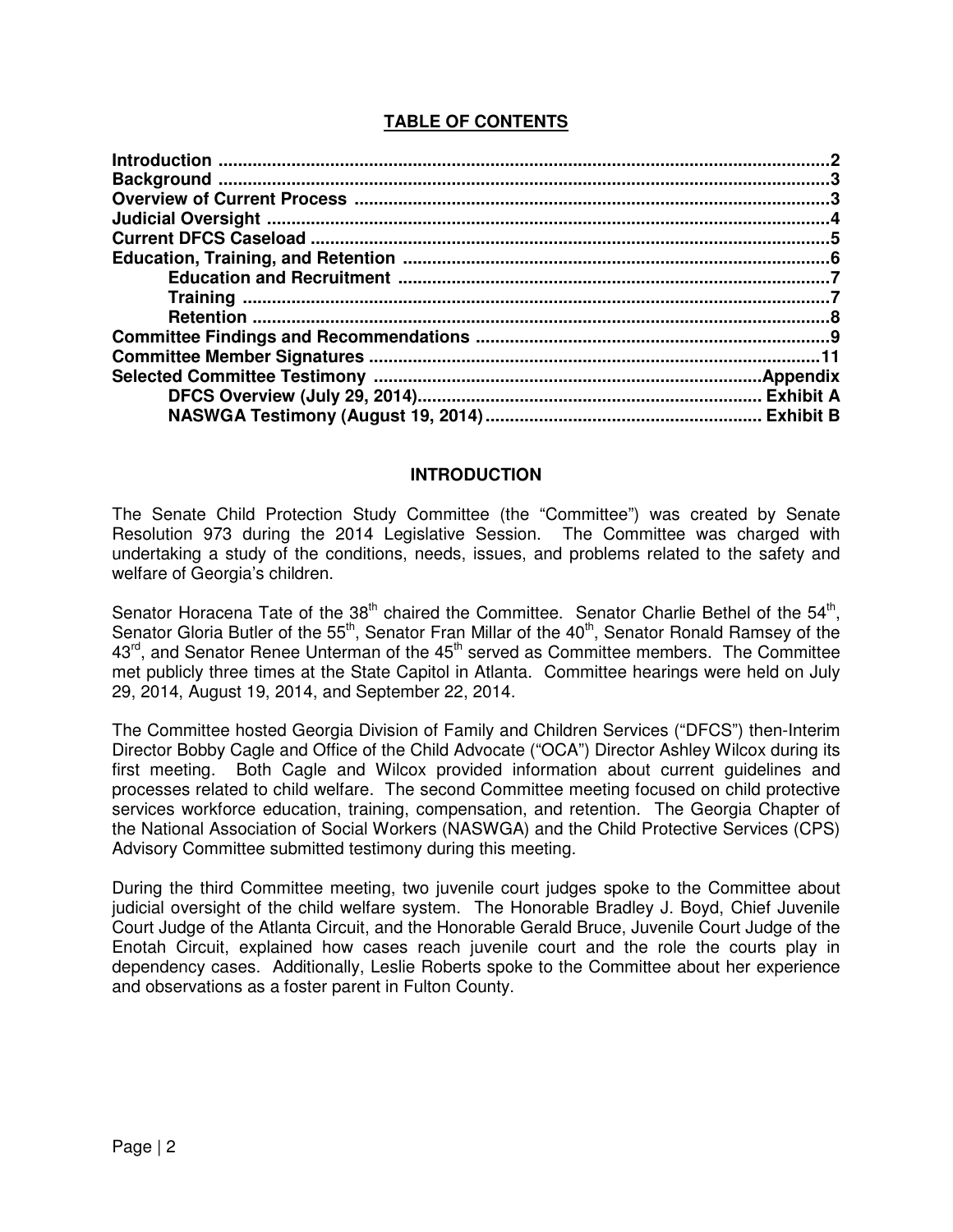# **BACKGROUND**

Prompted by recent perceived inadequacies in the child welfare system, the Committee was convened to review the efficacy of Georgia's system. Publicized accounts demonstrated the inadequacies and failure of the child welfare system. One prominent case involved deficiencies in the DeKalb and Fulton County foster care systems that violated federal and state constitutional and statutory law: a 2002 class action lawsuit filed on behalf of the children in those counties' foster care systems resulted in a 2005 consent decree ordering the State to meet specified outcomes. The Kenny A. vs. Sonny Perdue Consent Decree ordered the State to attain and sustain a number of outcomes related to:

- 1. Planning for permanency;
- 2. The placement of children;
- 3. Health services to children;
- 4. A single statewide automated child welfare information system;
- 5. DFCS caseloads;
- 6. Supervision of contract agencies;
- 7. Training of case managers and workers;
- 8. Foster parent screening, licensing, and training;
- 9. Abuse in care investigation;
- 10. Immediate corrective actions; and
- 11. Maximization of federal funding.<sup>1</sup>

Of the original 31 outcomes contained in the consent decree, two were one-time measures, which were met; five other measures were modified by agreement of the parties. Performance, as related to the outcome measures, is measured every six months by court-appointed monitors. Over the last seven reporting periods, 14 of the 29 remaining outcomes have been consistently met. During the same time period, six of the outcome measures came into substantial compliance, meaning the outcome came within 10 percent of the prescribed goal.

Lawsuits similar to Kenny A. seeking to prompt child welfare reform are common among a number of states. The National Center for Youth Law tracks foster care litigation around the country, and more than half of the states have experienced litigation alleging inadequacies in their foster care and child welfare systems.<sup>2</sup>

## **OVERVIEW OF CURRENT PROCESS**

Reports of abuse and neglect are received in a call center by individuals dialing 1-855-GA-CHILD, by mandated reporters emailing or faxing DFCS, or in person. The higher volume of reports come from law enforcement, school system employees, and mandated reporters, mostly through electronic reporting methods. Once a report of abuse or neglect is received by DFCS, it may be screened out, investigated, or referred for family support services.

A report will be screened out if there is not enough information to establish maltreatment or if the facts do not meet the statutory definition of maltreatment. Some reports may be screened out but also referred to outside services; in these cases, the report does not meet statutory and policy requirements for DFCS involvement, but concerns remain that the family has unmet needs that are unrelated to safety. Families may be referred to community resources that can

j

<sup>&</sup>lt;sup>1</sup> https://dfcs.dhs.georgia.gov/kenny-vs-sonny-perdue-consent-decree (follow "Related Files: Consent Decree" hyperlink).<br><sup>2</sup> http://www.voutblo

http://www.youthlaw.org/publications/fc\_docket/geo/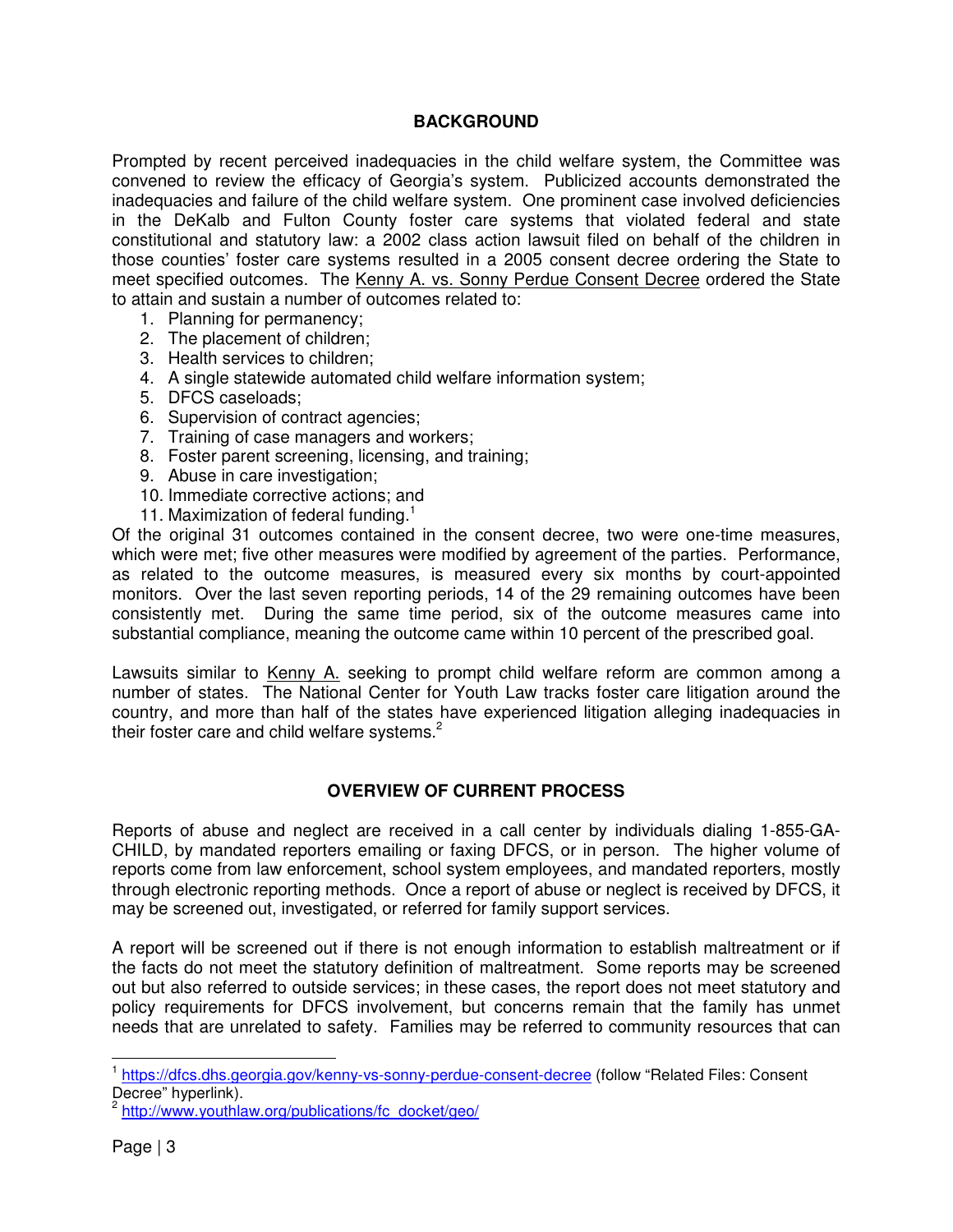provide needed support. Regardless of whether a screen out involves additional referral, a third-level review process provides extra layers of attention on screened out reports by requiring each screened out decision to be reviewed by a supervisor and an administrator.

When reports allege abuse or neglect, but both the risk to the child and the needs of the family are low, DFCS may refer the allegation to family support services. Caseworkers are legally required to respond to these referrals within five days, although a shorter response time may be prescribed by the call center or referring county. Within the response period, the case manager gathers information to determine how the family functions, which will in turn allow the case manager to determine the existence of present or impending danger, or of the urgency of a need to intervene. The case manager's assessment could result in connecting family members with community resources to address any problems or in an abuse or neglect investigation.

If a report establishes the potential of child maltreatment and the child appears to be unsafe in his or her current situation, the report is referred to a caseworker for response within 24 hours. The caseworker reviews history, interviews and examines the child alone, interviews parents outside the presence of the child, and contacts collateral sources to assess family functioning. The caseworker determines whether maltreatment exists by evaluating the extent of maltreatment, the nature of maltreatment, the functioning of the child and parents, and parenting abilities and discipline practices. Investigation findings address the reported maltreatment and address the current situation. Reported maltreatment may be substantiated or unsubstantiated based on a preponderance of evidence standards. In addressing the current situation, the caseworker may find the child to be safe or unsafe. Cases resulting from investigations may lead to family preservation or foster care. In cases of family preservation, the likelihood of repeating is low, and DFCS develops a safety plan to address identified concerns. If the child's safety in the home cannot be assured, DFCS petitions the court to place the child in foster care, wherein the case manager will work with the family to ensure the home's safety. If a child cannot be returned to his or her family, a permanent option will be determined by the court.

Another government agency, the OCA, has jurisdiction over allegations of child abuse and neglect, as well as cases with DFCS involvement in the last five years. One centralized intake separates assistance cases from cases that meet criteria to be investigated by an OCA investigator. OCA can direct a referral to community resources if it lacks jurisdiction. Between 300-350 referrals are received annually by OCA, and in eight instances out of ten, the case lacks a violation of policy or law. The majority of OCA's referrals come from relatives who are unhappy with a child's status.

# **JUDICIAL OVERSIGHT**

As noted by Senator Bethel and affirmed by Judge Bruce during the Committee's third meeting, juvenile court is, at its heart, an accountability court. The juvenile court and judges try to build capacity and help people, almost like a family accountability court. Ultimately, one of the goals of juvenile court is reunification in the most stable, therapeutic method possible.

In general, the juvenile court receives the cases at their last stages of intervention; the court will examine a case's process preceding court involvement and determines whether any other action, be it removal or other relief, is available. Juvenile court judges consider the value of removing a child or reunifying a child with guardians, and consider the trauma to a child removed from his or her home, thus creating a further therapeutic or treatment need in the future. While the safety of a child is improved upon removal, foster care situations cannot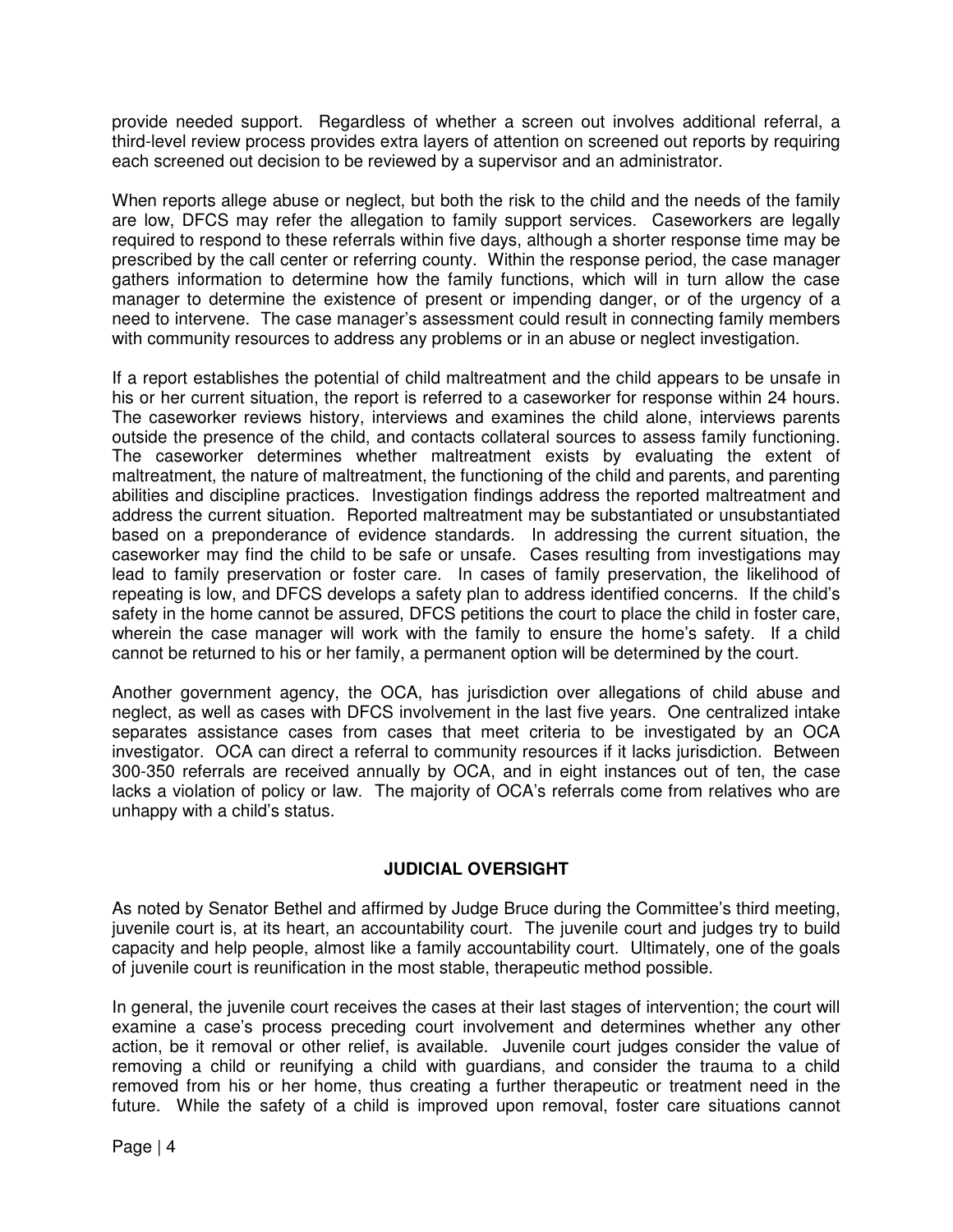guarantee stability. Judges balance these factors, among many others, in considering the proper disposition of a child protection case.

When questioned about best practices used in other states that could work in Georgia, the judges pointed to the current Georgia Court Improvement Initiative, administered by the Georgia Administrative Office of the Courts through the Committee on Justice for Children. Part of a national "effort to improve how courts handle child abuse and neglect cases, . . . [t]he project works with juvenile judges to bring together court staff, DFCS, and other related agencies to improve court procedures and implement best practices. It offers training, referrals to other programs, and hands-on assistance."<sup>3</sup> Currently, 26 Georgia counties participate in the Georgia Court Improvement Initiative, and the judges testified that the checklist of best practices developed by the Initiative covers about 75 percent of the kids in the juvenile system.

# **CURRENT DFCS CASELOAD**

Then-Interim Director Cagle stressed the importance of community awareness of child abuse and neglect, as DFCS involvement depends largely on reports from outside entities, such as law enforcement, school personnel, concerned family, and community members. Recent legislative and policy actions seek to improve community awareness. Effective July 2012, Georgia's mandated reporter law expanded the number of people required to report suspicions of abuse and neglect.<sup>4</sup> The launch of a 24-hour reporting line in 2013 helped streamline the method of making reports.

The CPS intakes received by DFCS from March 2013 to June 2014 illustrate a near doubling from June 2013 to June 2014, as well as a general increase in CPS intakes since the opening of the 24-hour call center. Tracking alongside the upward trend in CPS intakes over the past year is the growth in opened DFCS cases from June 2013 to June 2014: in June 2014, DFCS opened 63 percent more cases than in June 2013.

Of the fifteen DFCS regions around Georgia, the three counties with the largest caseload in June 2014 were:

- Region 15, comprised of Cobb and Gwinnett counties, accounting for 13.8 percent of the state's open cases;
- Region 14, comprised of Fulton and DeKalb counties, accounting for 13.1 percent of the state's open cases; and
- Region 3, comprised of Bartow, Floyd, Cherokee, Douglas, Haralson, Paulding, and Polk counties, accounting for 10.2 percent of the state's open cases.

DFCS investigations should last no longer than 45 days pursuant to policy, and investigations taking longer than this time are considered overdue. Since the June 24, 2014 institution of mandatory paid overtime, the agency saw a 38 percent reduction in overdue investigations (as of July 25, 2014).<sup>5</sup> In an effort to improve the load of overdue investigations, multiple weekly calls between regions and counties seek to pinpoint area-specific issues. Counties managing caseloads well are sending teams to heavier-loaded regions to help lower caseloads.

<sup>&</sup>lt;sup>3</sup> http://w2.georgiacourts.org/cj4c/index.php?option=com\_content&view=article&id=57&Itemid=64

<sup>4</sup> 2012 Ga. Laws 899, § 5-1.

<sup>&</sup>lt;sup>5</sup> Press Release, DFCS, Cagle Calls for Mandatory Overtime to Address Overdue Investigations (June 24, 2014), available at https://dfcs.dhs.georgia.gov/press-releases/2014-06-27/cagle-calls-mandatoryovertime-address-overdue-investigations.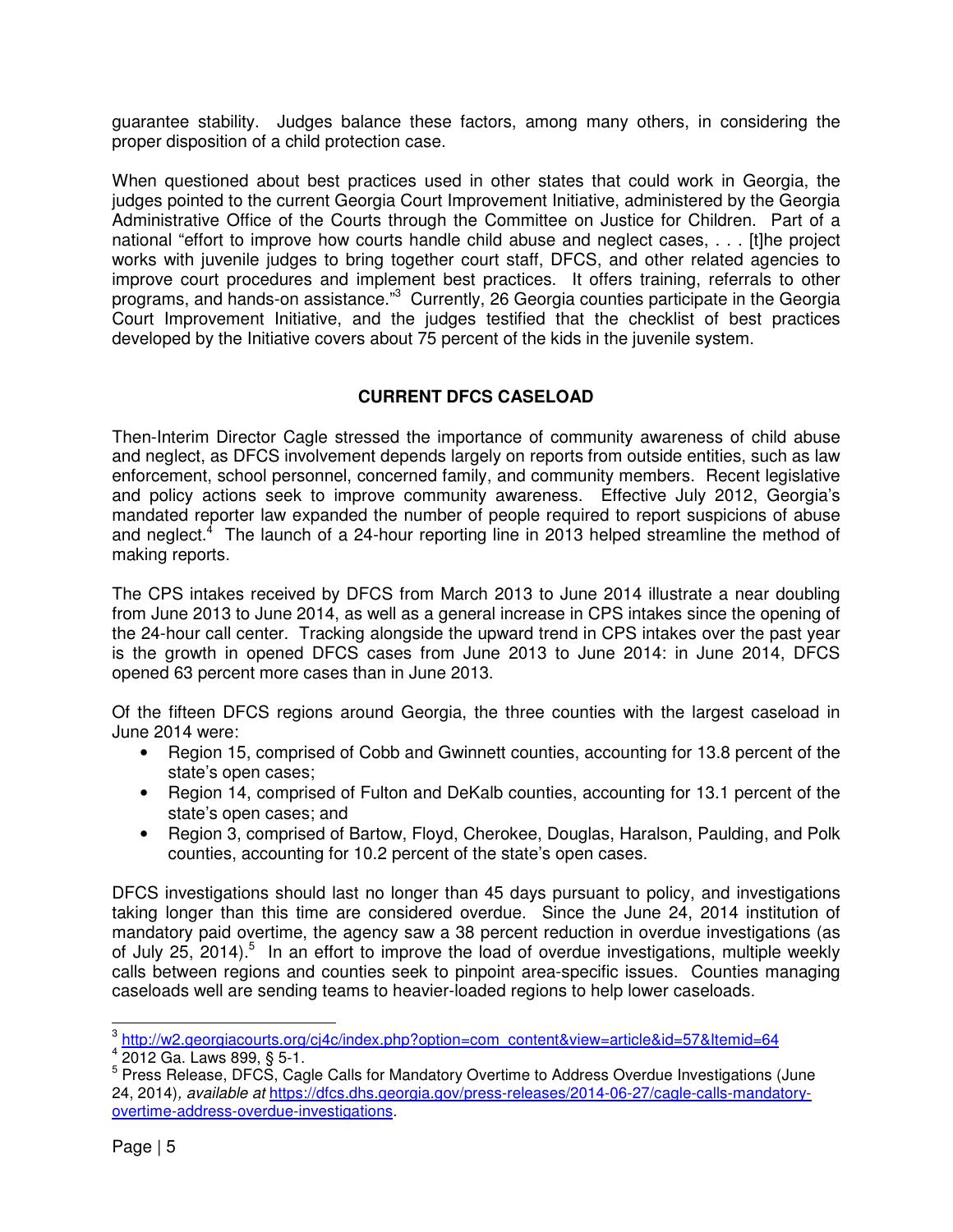Governor Deal set a goal of 15 cases per case manager by 2017, but almost every region exceeds that caseload.<sup>6</sup> Statewide, the average social services caseworker was involved with 21.83 Georgia families, based on June 2014 data, with some regions averaging as high as 40 cases per caseworker. Then-Interim Director Cagle posited that working with just 15 cases will stretch a caseworker thin.

As part of the three-year plan to increase staffing of child welfare cases to move average caseload sizes closer to 15 cases per worker statewide, 175 new CPS positions were appropriated in the Fiscal Year (FY) 2015 State budget. An additional 175 positions are planned for inclusion in the FY16 budget, and 174 are planned for addition in the FY17 budget.

After the centralized call center came on-line in 2013 and intakes increased, Governor Deal pledged to add 103 CPS workers each year, in addition to the annual 175 positions.<sup>7</sup> Therefore, the amended budget for FY15 will include appropriations for 103 additional workers, as will the FY16 and FY17 budgets, bringing the total of new CPS workers over three years to 833.

Judge Bruce cited the availability of qualified DFCS workers as one area for possible improvement. In more rural areas of the state, individual job stress for caseworkers covering more counties is high. Inappropriate role-sharing is commonplace when caseworkers are stretched thin. Judge Bruce posited that even just sitting in court, awaiting for a child's case to be called, is likely not the best use of a caseworker's time. Additionally, transportation to the court itself might take hours each way in larger districts, taking even more time away from caseworkers.

This sentiment was echoed by Leslie Roberts, a foster parent in Fulton County. In caring for her two foster children, who are brothers, she found that the children fell through the cracks each time the parents moved, as there was no system tracking the mother's cases in different counties. The biological parents of her foster children kept "escaping" the system. Caring for her children, who have behavioral problems, is difficult for Ms. Roberts, as resources are not available statewide, citywide, or countywide. She relies upon the Fulton County justice system, such as the court and the jail, to attain services for her foster children. Ms. Roberts suggested that DFCS create a dossier that includes the available resources in a foster parent's neighborhood in order to ease the burden of seeking out specific treatment resources for each child.

# **EDUCATION, TRAINING, AND RETENTION**

Invited to testify during the Committee's second meeting, the Georgia Chapter of the National Association of Social Workers (NASW) spoke on child protection workers' education. As a nationwide organization, NASW believes that education, training, and workforce standards are needed to encourage highly skilled professionals to work in programs, such as child protection agencies, that promote the safety and well-being of children and promote family self-sufficiency and family stability.

<sup>&</sup>lt;u>ence</u><br><sup>6</sup> Press Release, Office of the Governor, Governor Approves Hire of 100 New Child Protective Service Workers (July 16, 2014), available at http://gov.georgia.gov/press-releases/2014-07-16/governorapproves-hire-100-new-child-protective-service-workers.<br>7 Id

Id.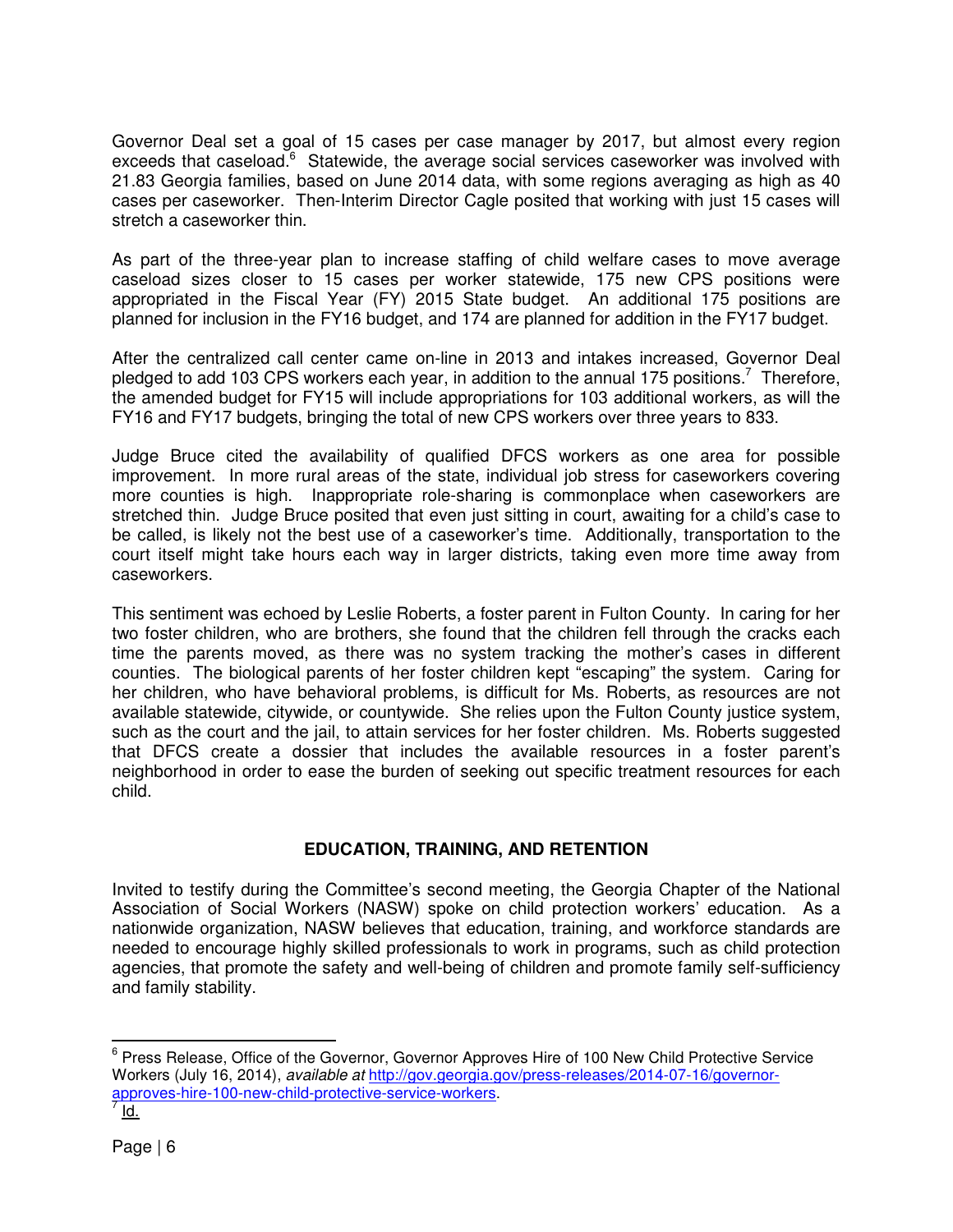## Education and Recruitment

According to Alberta Ellett, Ph.D., University of Georgia School of Social Work, what constitutes the best or optimal education and training for child protection workers has been an ongoing conversation for decades. There is value in having professionally educated social workers in child welfare, as research shows that professional commitment drives employee retention. In Georgia, approximately 20 percent of child welfare workers are professional social workers with bachelor's or master's degrees in social work (BSW and MSW, respectively). Importantly, permanence is more likely achieved if staff have BSW or MSW degrees.<sup>8</sup> Many states have found that partnerships with universities in professionally educating child welfare workers help retention efforts.

University-agency training partnerships are available under the Title IV-E child welfare training program, which was created as part of the Child Welfare and Adoption Assistance Act of 1980.<sup>8</sup> These partnerships were "developed to ensure that students graduating with degrees in social work were thoroughly prepared for the rigors of child welfare practice."<sup>10</sup> In a number of states, variances were granted to pursue these types of programs to combat high CPS worker turnover. In Georgia, the partnership targeted students pursuing a BSW or MSW by paying for their tuition and school needs, then later requiring a work commitment equal in duration to the time spent in school under the partnership. Often, these students worked in the field as interns with DFCS before graduation, further enhancing their education and training. Georgia received funding until 2011, when the federal government required more stringent standards for Title IV-E fund use in the university-agency partnership programs.

Just prior to the Committee's second meeting in August, NASWGA released its recommendation for recruiting qualified child protection workers. Minimum education levels should be included in child protection staffing standards, according to NASWGA: at minimum, a BSW should be required for front-line workers; and an MSW and experience, or clinical social work (CSW), for supervisors. The practical experience includes giving advice or direction to new workers and engaging with the community or family. Higher levels of education should accompany child welfare positions with higher levels of responsibility.

However, education standards for the child protection workers will only go so far; enhanced education and resources should reach other professions working with these children, such as lawyers, police, physicians, and nurses. These professionals can be more efficient within child protective services if they are able to recognize and assess child abuse and neglect.

### Training

Caseworkers go through a four- to six-week training program before they can go out into the field, and once the official training is complete, a new-hire can only take gradual increases in caseload, based on capability.

Many people offering testimony to the Committee mentioned the importance of caseworker and case manager training as vital to improving the child protective services system in Georgia. The need for more workers with more extensive training, particularly practical training, was a common theme in testimony.

<sup>&</sup>lt;u>es</u><br><sup>8</sup> See Appendix, Exhibit B (citing Albers, Reilly & Rittner, 1993).

<sup>&</sup>lt;sup>9</sup> Child Welfare and Adoption Assistance Act of 1980, Pub. L. No. 96-272.

<sup>&</sup>lt;sup>10</sup> https://www.socialworkers.org/advocacy/updates/2003/081204a.asp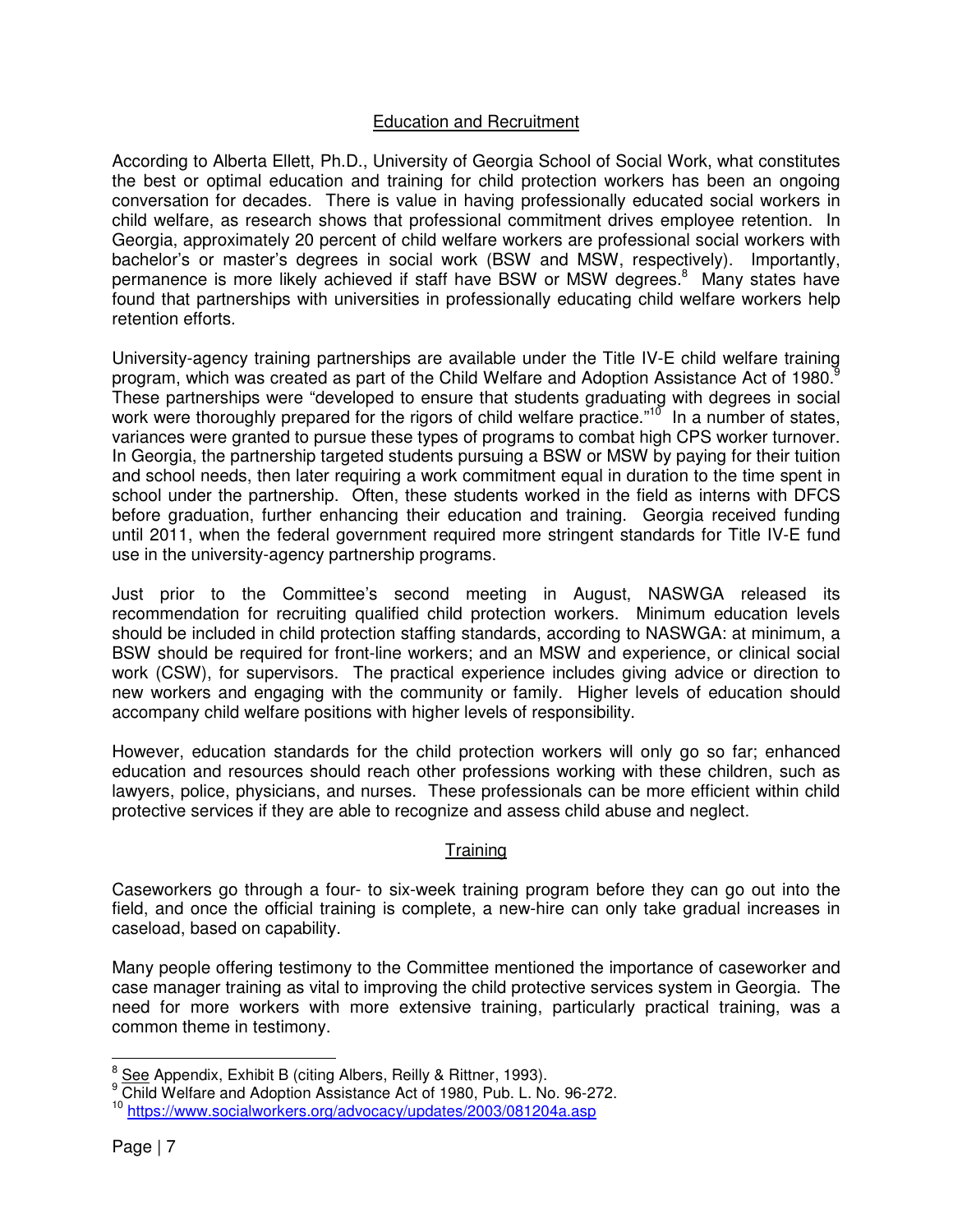# Retention

Another common theme heard throughout the Committee meetings was the retention of CPS workers. According to Committee testimony, there are three tiers of child protection workers with an annualized turnover rate of 25 percent. The turnover rate varies across the state and tends to be higher in counties with high caseloads.

One particularly burdensome barrier to retention is salary. Workers with a master's degree in social work and prior experience can expect to earn around \$32,000 in annual salary, while a candidate with a bachelor's degree can expect to start at \$26,000. Hospital social workers can expect to earn \$40,000 when starting out, and work conditions are much less stressful than those of a DFCS caseworker.

Recruitment and retention of child protection workers is related to the following challenges, as described by NASWGA:

- High case loads;
- Limited or inadequate training and support;
- Limited supervision and lack of qualified supervisors;
- Little to no case management experience prior to receiving complex cases;
- Salaries that do not correspond with the job demands;
- Decline in benefits:
- No educational enhancement opportunity with the halt of Title IV-E funds;
- Lack of loan forgiveness programs;
- Risk of violence for front-line workers:
- Emotional exhaustion;
- No clear career path defined;
- Poor working conditions; and
- Administrative burdens.

During their testimony, Judges Boyd and Bruce reflected on the disruption in continuity of care, noting that some cases come to them with a new case manager every time, probably decreasing efficiency in case management.

Professional commitment is a major factor in continuing to work in the child welfare field. This magnifies the importance of specific, targeted social work education for retaining workers entering the child welfare field. The salaries do not attract child welfare workers; the passion for the work attracts them and then retains those workers. NASWGA testified that "[i]ntent to stay is related to 'human caring' and self-efficacy, which correlate[s] with a social work degree."<sup>11</sup> NASWGA provided a number of ways to support child protection workers, including:

- Providing a safe and supportive working environment;
- Monitoring workloads and caseloads of staff;
- Providing effective supervision and modeling to staff;
- Supporting professional development opportunities;
- Supporting the use of emerging technologies;
- Promoting the use of information management systems;
- Collaborating with other agency units and outside programs;
- Using a variety of funding streams, such as Family Unification Program vouchers; and
- Making the case to support child abuse and neglect prevention efforts.

 $\overline{a}$ <sup>11</sup> See Appendix, Exhibit B (citing Ellett, 2000; Ellett, Ellett & Rugutt, 2003).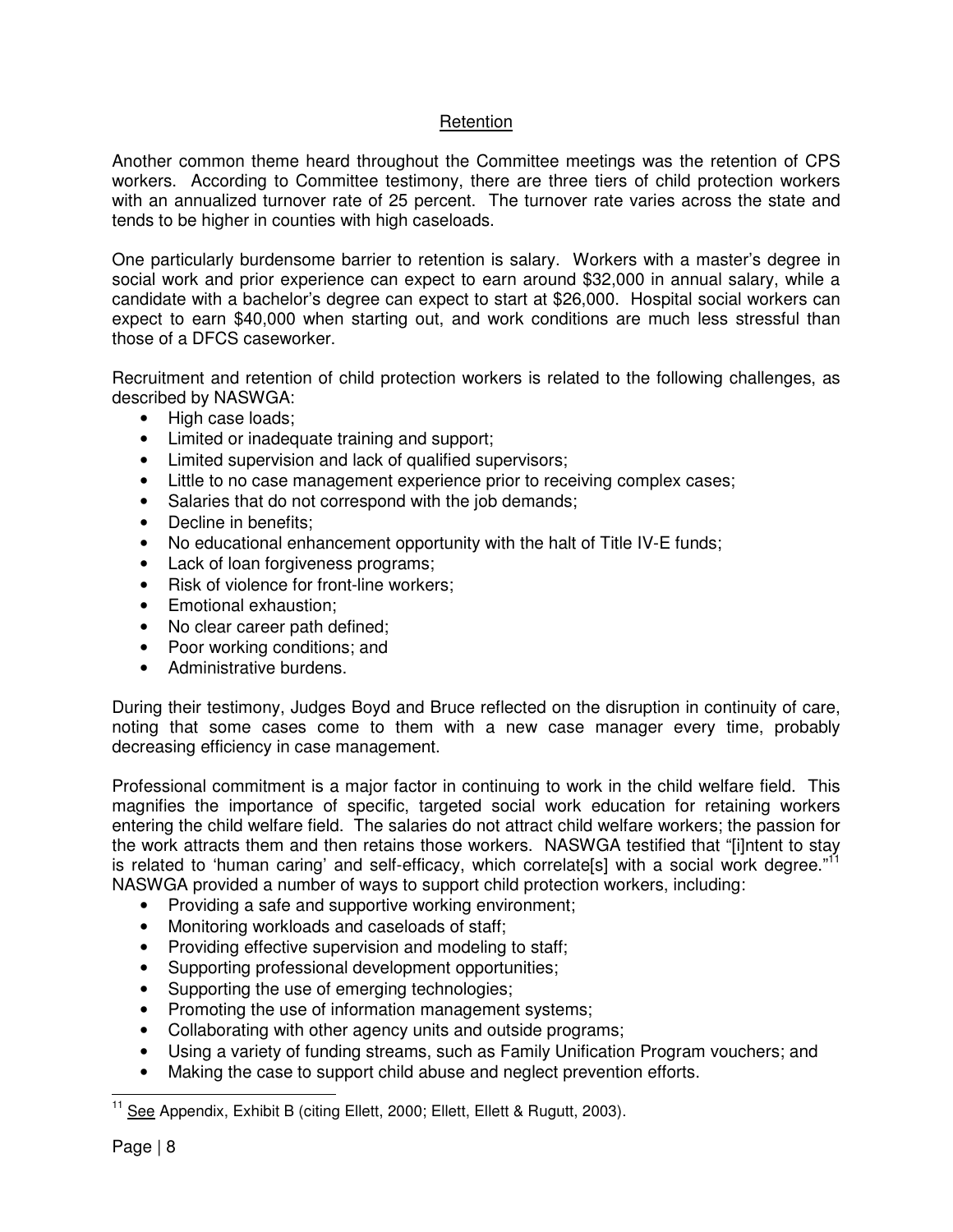### **COMMITTEE FINDINGS AND RECOMMENDATIONS**

Based on the testimony presented, the Committee makes the following findings:

#### **1**. **CPS Worker Salaries**

The annual salary for child protective workers creates a barrier to worker retention and increases turnover. According to Committee testimony, workers with a master's degree in social work and prior experience can expect to earn an annual \$32,000 salary, while a candidate with a bachelor's degree can expect to start at \$26,000. Meanwhile, social work positions in less stressful environments with possible lower workloads, such as hospitals or schools, offer around \$40,000 in starting salary. The three tiers of child protection workers in Georgia have an annualized turnover rate of 25 percent.

Information from the Georgia Child Protective Services Advisory Committee 2014 DFCS Workforce Survey, presented during the second Committee meeting, found that compensation of DFCS workers was an overriding theme of job dissatisfaction statewide, with some of those surveyed commenting that they make less now than they did at their hire date, due to the lack of raises.

#### **Recommendation**

The General Assembly should consider appropriating funds to DFCS aimed at increasing caseworker salaries in an effort to retain experienced workers. Even though a number of new CPS workers are expected over the next three years, current DFCS CPS worker salary increases can incentivize those with experience to remain with the State.

#### **2**. **Professional Commitment**

Professional commitment is a major factor in retaining child welfare workers. This magnifies the importance of specific, targeted social work education for retaining workers entering the child welfare field.

In Georgia, approximately 20 percent of child welfare workers are professional social workers with a BSW or an MSW. Many states have found that partnerships with universities in professionally educating child welfare workers help retention efforts. Importantly, permanence is more likely achieved if staff have BSW or MSW degrees.

Education levels are important in retaining child protection workers, as those who are most prepared to do the job are also the most likely to remain on the job. Likewise, nonspecific staffing requirements discourage those with professional degrees from seeking child welfare jobs.

#### **Recommendation**

Preference in hiring caseworkers and case managers should be given to candidates with a degree in social work and, if appropriate, relevant experience with the hope of improving retention rates.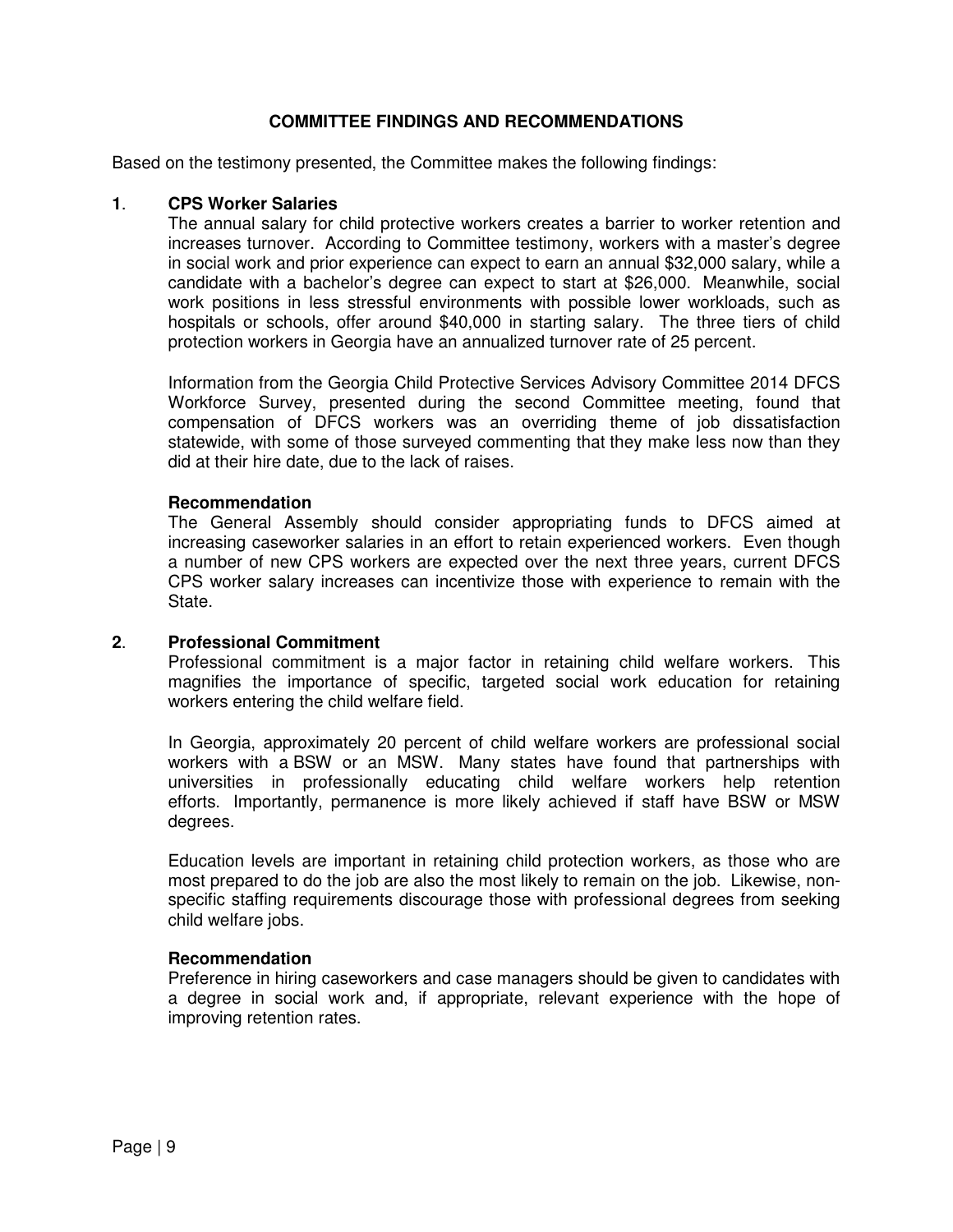#### **3**. **Educational Partnerships**

One of the most effective public funding sources related to child welfare is the training provision of Title IV-E of the Social Security Act, which supports staff training and supports social work education. The Title IV-E Child Welfare Education Program "is an educational program that pays for tuition, fees, books, and mileage for persons interested in a career in public child welfare . . . or for [agency] staff who wish to upgrade their professional skills and training."

According to NASWGA, "[s]taff with social work degrees – and those who are IV-E trained – are most inclined to stay." Professional BSW and MSW degrees decrease turnover. In Georgia, ten Georgia Schools of Social Work partnered with the Georgia Department of Human Services/DFCS in administering the Title IV-E program. However, the federal government halted the State's Title IV-E funding in 2011.

#### **Recommendation**

The State should encourage the reimplementation of Title IV-E funding for universityagency partnerships aimed at enhancing the education of child welfare workers, professionalizing the child welfare workforce, and retaining qualified workers.

#### **4**. **Foster Homes**

Foster homes and foster parents play a direct role in the lives of at-risk children in their care. Not only do foster homes play a direct role in a child's life and care, but they also play a direct role in the ability of a DFCS worker to do his or her job effectively. The lack of qualified foster homes in a region typically requires case managers to drive to different, distant foster homes to bring the children to court. This has a direct impact on the quality of a child's life and care, but also renders the case manager unavailable during those hours of transport. WinShape Homes, founded by S. Truett Cathy and his wife Jeanette, uses a model of professional foster parents. Judge Boyd pondered whether a strategic plan to develop foster and adoptive homes might improve the quality and quantity of foster homes.

This sentiment was echoed by Leslie Roberts, a foster parent in Fulton County. In caring for her two foster children, who are brothers, she found that the children fell through the cracks each time the parents moved, as there was no system tracking the mother's cases in different counties. The biological parents of her foster children kept "escaping" the system. Caring for her children, who have behavioral problems, is difficult for Ms. Roberts, as resources are not available statewide, citywide, or countywide. She relies upon the Fulton County justice system, such as the court and the jail, to attain services for her foster children.

#### **Recommendation**

The State should place more emphasis on the development and recruitment of foster and adoptive homes. A strategic plan to develop foster and adoptive homes might improve the quality and quantity of foster homes. Alternatively, a professional marketing campaign aimed at recruiting foster parents offers another method of improving and expanding the network of foster homes.

#### **Recommendation**

DFCS should create a dossier that includes the available resources in a foster parent's neighborhood in order to ease the burden of seeking out specific treatment resources for each child.